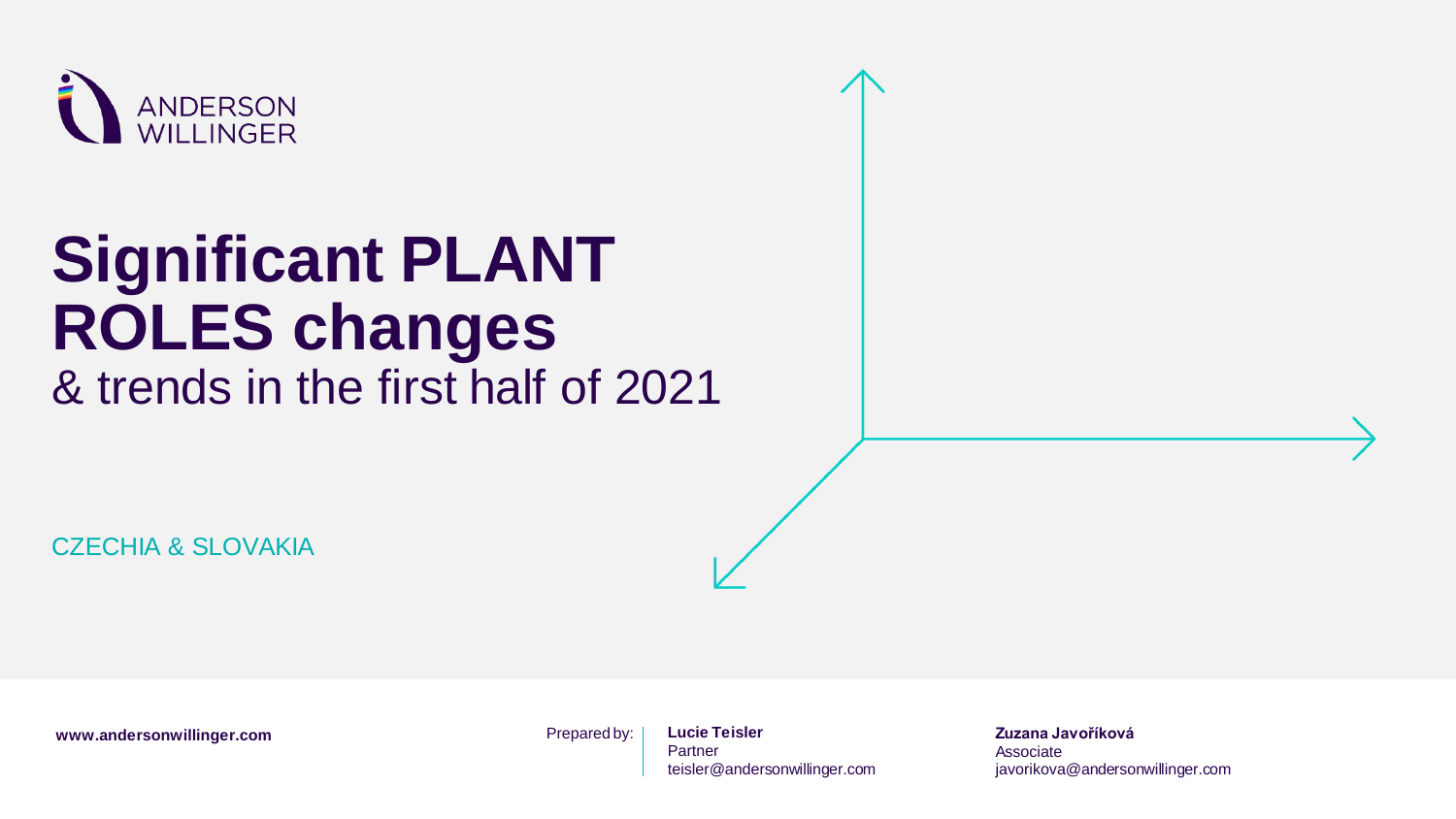#### **TOP CHANGES CZECHIA SUMMER & AUTUMN 2021 IN PLANT MANAGING ROLES**

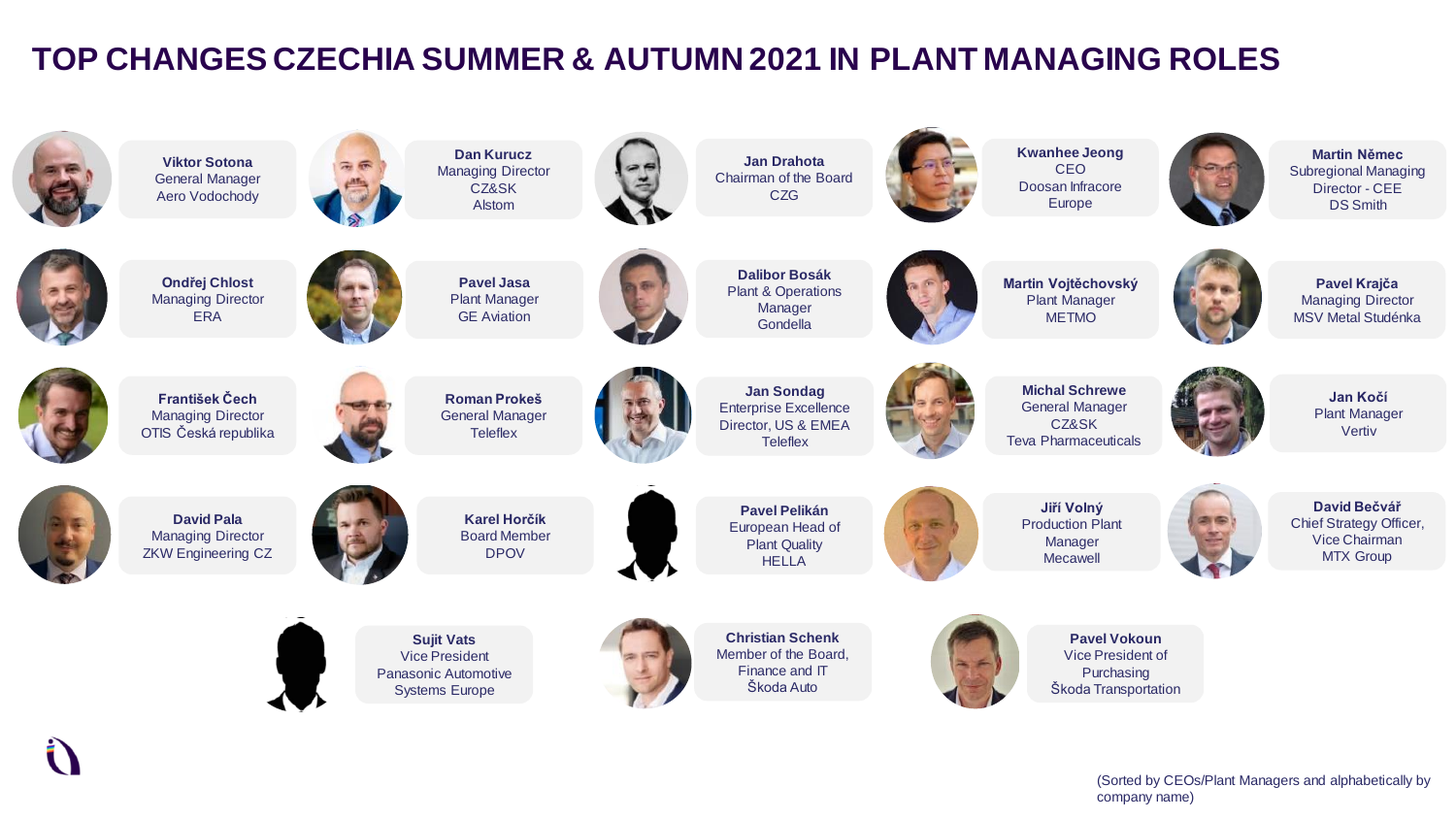#### **KEY FIGURES IN THE FIRST HALF OF 2021 IN STATS**

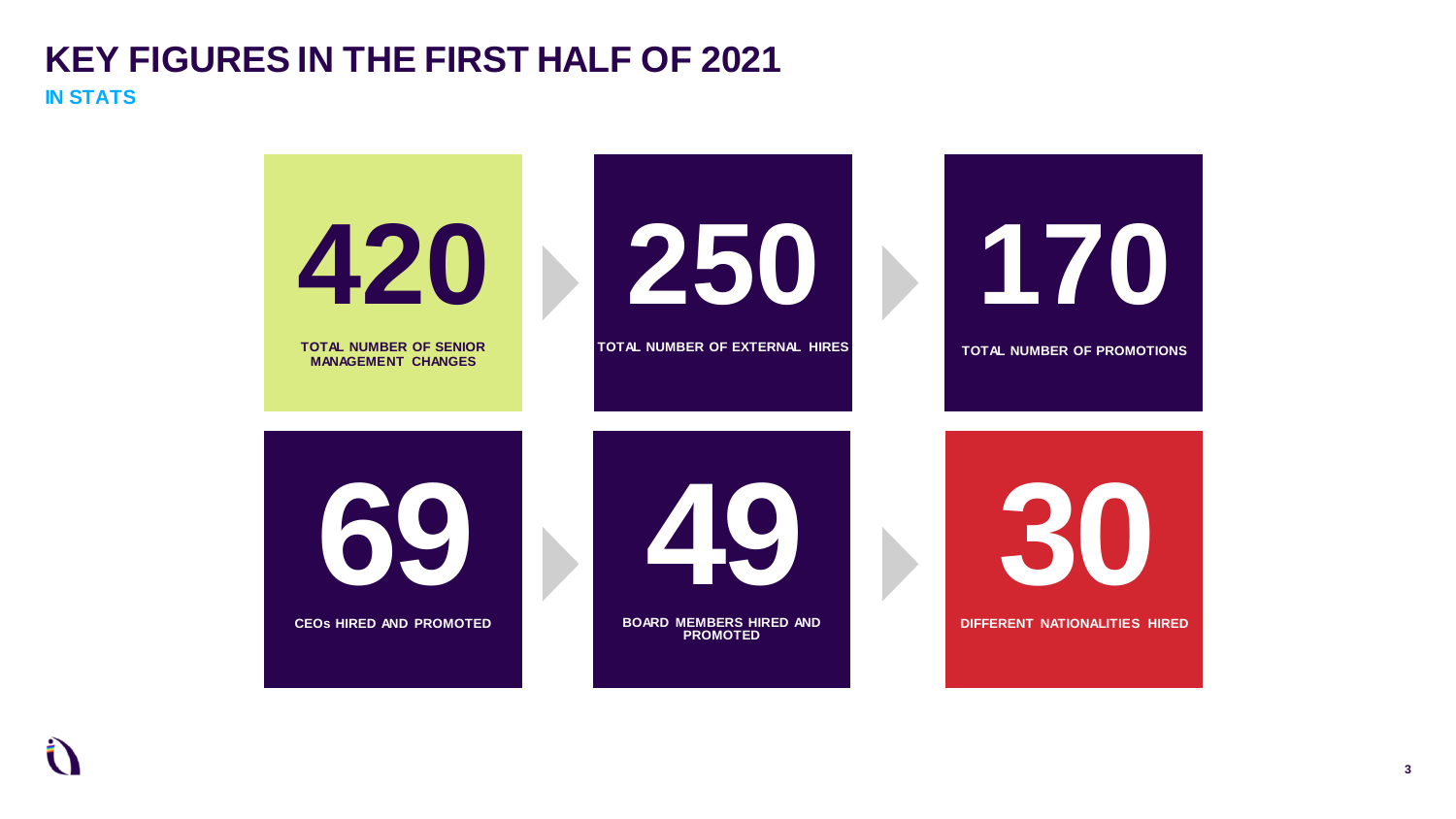#### **KEY FINDINGS IN THE FIRST HALF OF 2021 IN FACTS**

| THE TOTAL NUMBER OF<br><b>MANAGEMENT CHANGES</b><br><b>INCREASED</b>                 | A NEW TREND IS<br><b>TRANSFERRING FROM</b><br><b>CORPORATIONS TO PRIVATE</b><br>OR START-UP BUSINESSES |                                             | IT AND BANKING REMAIN THE<br><b>MOST ACTIVE INDUSTRIES</b>                           |  |
|--------------------------------------------------------------------------------------|--------------------------------------------------------------------------------------------------------|---------------------------------------------|--------------------------------------------------------------------------------------|--|
| <b>MARKETING AND GENERAL</b><br><b>MANAGEMENT ARE THE MOST</b><br><b>HIRED ROLES</b> | <b>NUMBER OF MANAGEMENT</b><br><b>CHANGES ON THE CEO LEVEL</b><br><b>DECREASED</b>                     |                                             | <b>NUMBER OF MANAGEMENT</b><br><b>CHANGES ON THE BOARD</b><br><b>LEVEL INCREASED</b> |  |
| NUMBER OF WOMEN IN<br><b>EXECUTIVE ROLES INCREASED</b>                               |                                                                                                        | <b>NUMBER OF EXPATS</b><br><b>INCREASED</b> |                                                                                      |  |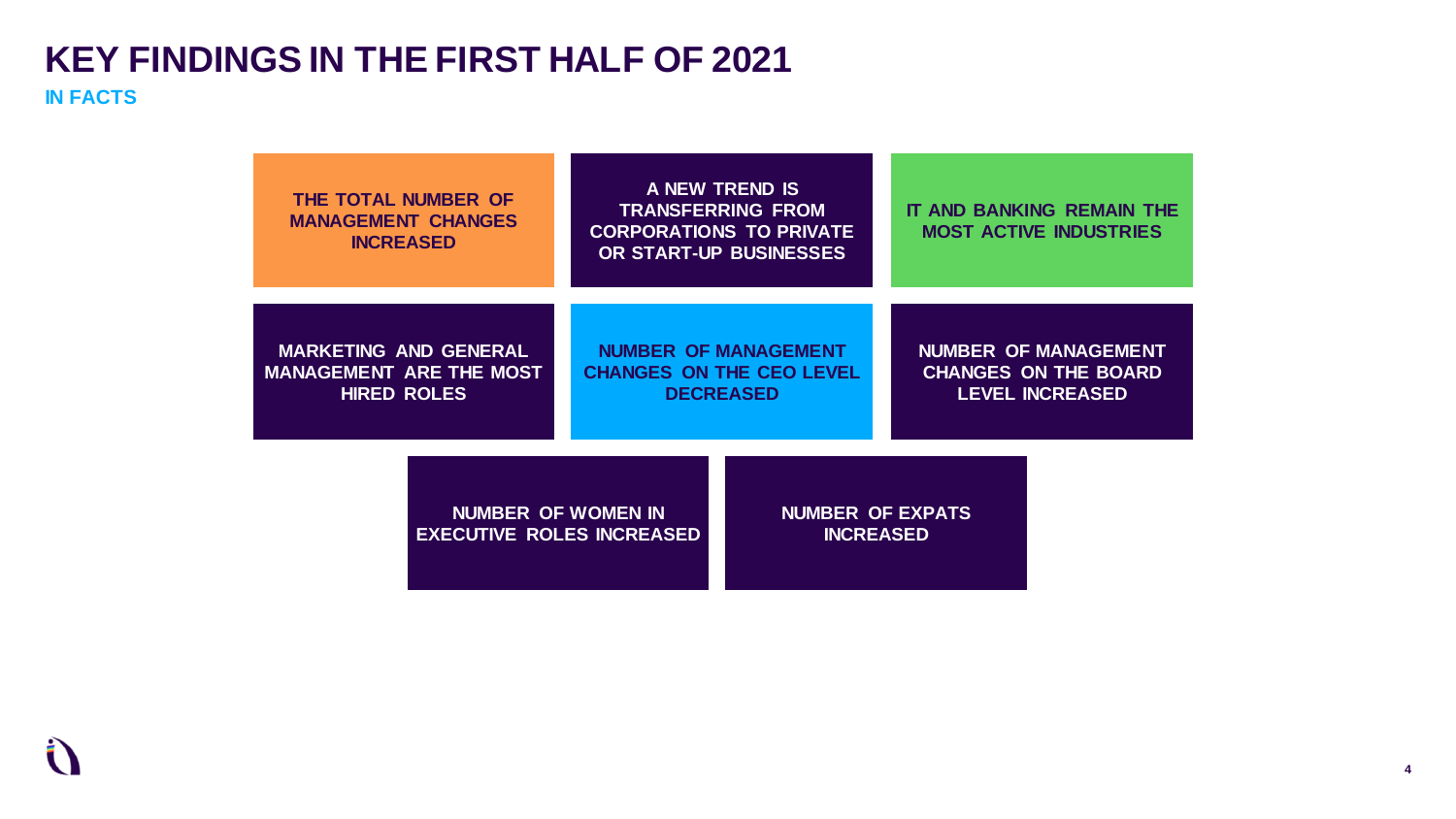# **HIRING TRENDS OVER TIME**

**IN THE FIRST HALF OF 2021**

**Total number of management changes raised by 9%.**

**Number of management changes by months in 2021 and 2019 showed similarities besides the difference of an increase starting in May 2021.**





**"The labor market is becoming active again.**

**Corporations have been hiring "drivers" the most, followed by small and medium local companies and start-ups.**

**Companies have inclined to hire more junior leaders compared to previous years."**

> **Lucie Teisler, Partner Anderson Willinger**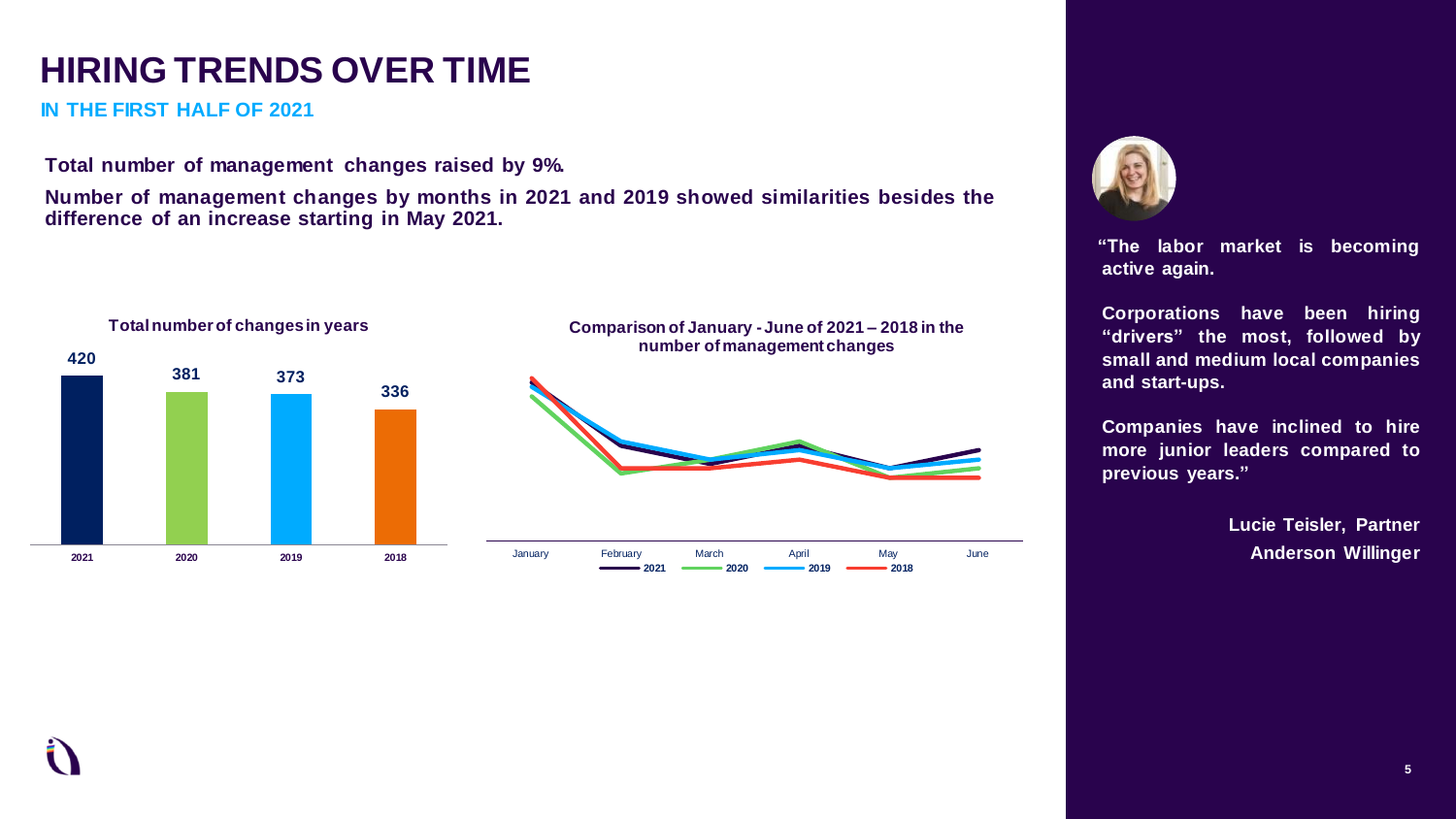# **THE MOST ACTIVE INDUSTRIES IN HIRING**

**IN THE FIRST HALF OF 2021**

**IT and Banking remain the most active industries in hiring compared to last year followed by Marketing (newly in top 10 together with Media, Insurance and Real Estate).** 

**FMCG, Wholesale & Retail, Financial Services and Automotive remain active.**

**There was a drop in activity in Pharmaceuticals, Energy and E-commerce compared to previous year.** 



**Industries with the highest number of management changes:** 



**"Marketing and Media became more active industries in the first half of 2021, compared to previous years.**

**Companies are looking for ways to grow in these turbulent times and adapt to changes in customers' behaviors after the pandemic. From a leadership perspective, the marketing industry has been undergoing a transformation for the last 6 months. Firms require marketing experts with digital know-how, added value, and experimental attitudes.**

**Even some corporations have shifted from big brand marketing agencies to smaller local players which can disrupt well established marketing strategies."**

> **Martina Ha, Project Manager Anderson Willinger**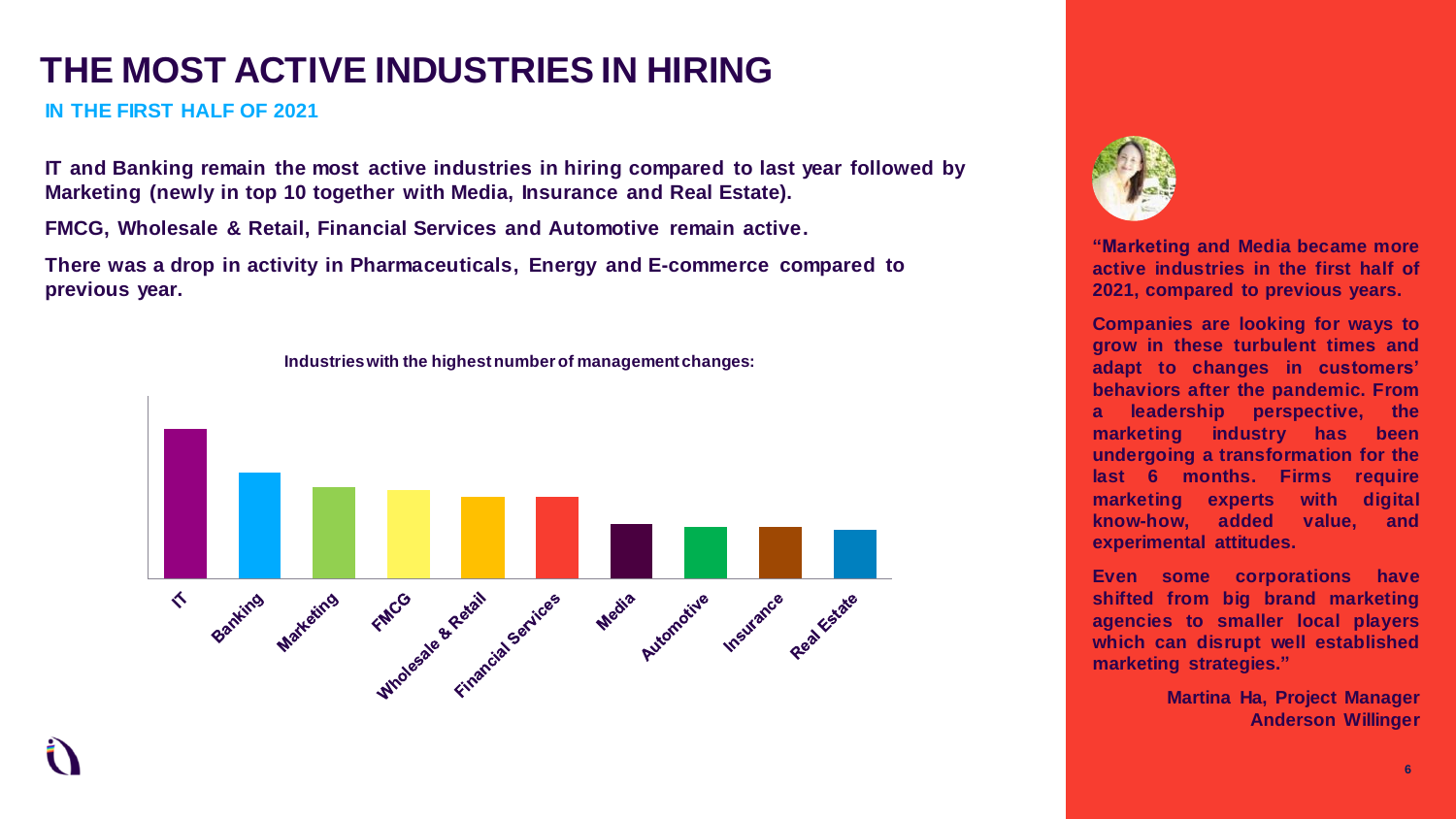#### **COMPANIES WITH THE HIGHEST NUMBER OF MANAGEMENT CHANGES IN THE FIRST HALF OF 2021**

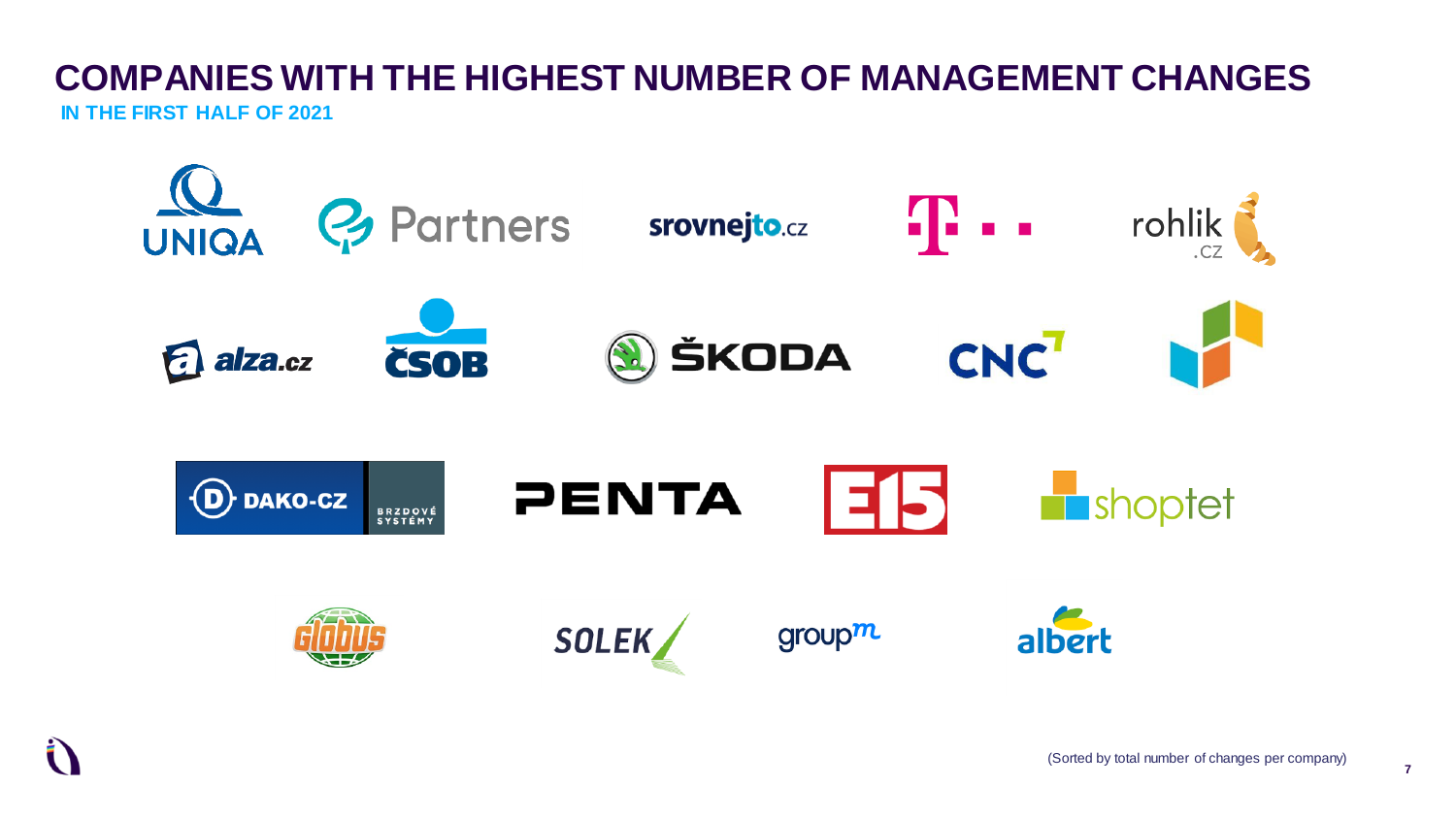#### **ROLES - KEY FACTS IN THE FIRST HALF OF 2021**

**Most marketing roles were hired in Advertising, Direct Marketing and Market Research (in 2020 mostly FMCG/Wholesale & Retail). The IT industry has the highest number of CEO and Sales roles changes each year since 2018.**

**Finance roles in Insurance as well as HR in IT and Wholesale & Retail are new in these industries compared to 2020. Operations in Banking remain the same but with decreasing tendency.**



**The most hired roles across industries**



**"Nowadays, world companies are recognizing the urge to find a new innovative way to reach their potential customers and differentiate themselves, not only on the local market but global market. Customers as well as competitors can be anywhere now.**

**Additionally, roles in their framework are getting much more complex. Leaders are expected to be skilled, not only in people management, but be hands-on to transform by experimenting and bringing growth to business as well as mindset. In 2021 we can see higher demand for roles in Marketing supporting local, and in Sustainability proving global approach."**

> **8 Anderson Willinger Zuzana Javoříková, Associate**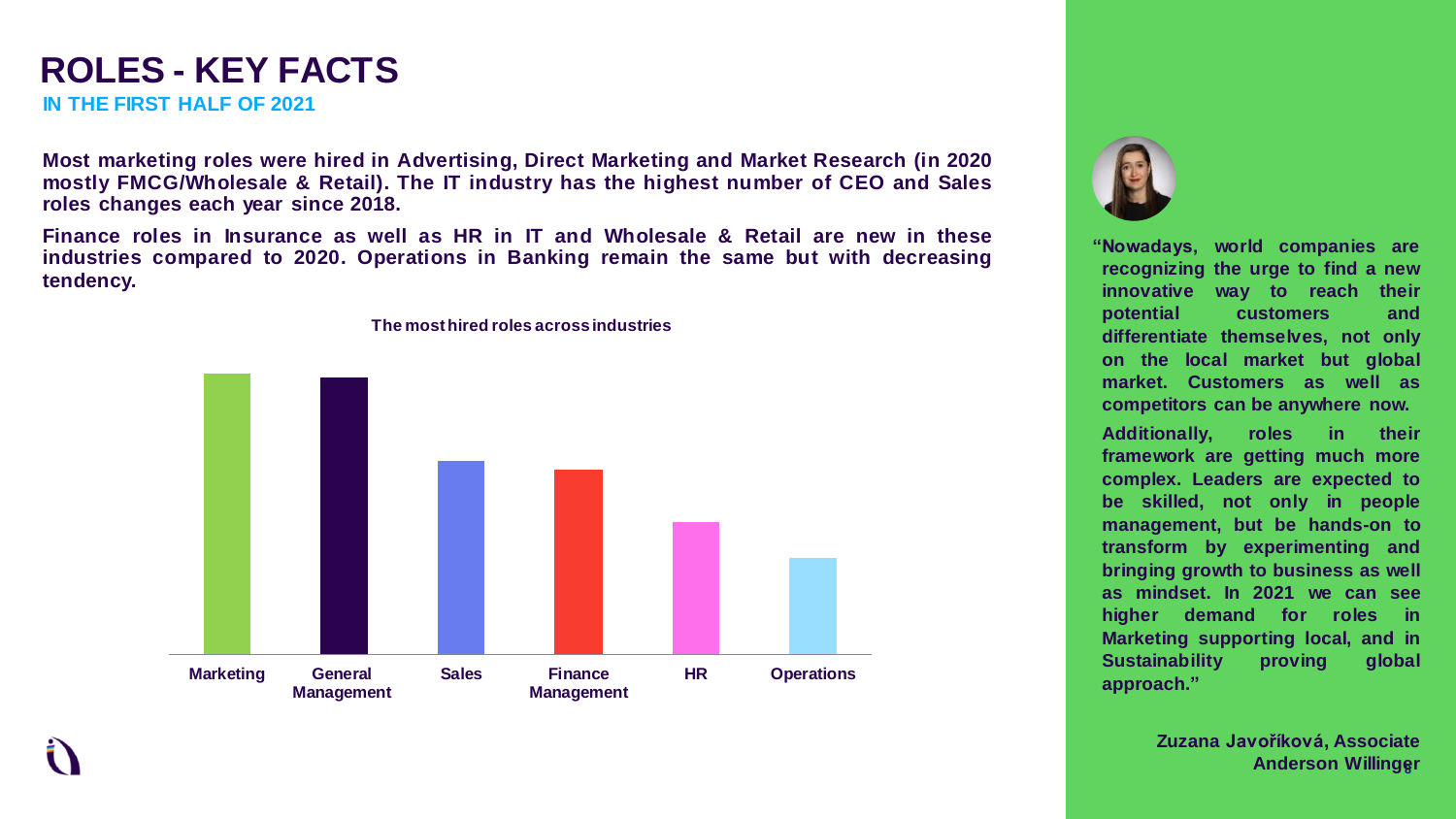#### **CEOs AND SUPERVISORY BOARD**

**IN THE FIRST HALF OF 2021**

**The number of changes on CEO level decreased compared to previous 2 years. But it is still one of the mostly hired roles mainly in IT, Financial and Marketing Services.**

**Companies were hiring CEOs more externally than in previous years (1st half 2021 – 58%, 2020 – 49%, 2019 – 47%, 2018 – 37%) across all industries.**

**On the contrary, the number of changes on the Board level is increasing.**

**24% of Board Members were hired externally (in 2018 and 2019 more than 50%, in 2020 - 26%) and were most common in Banking compared to IT sector and Wholesale & Retail in 2020.**





**2021 2020 2019 2018**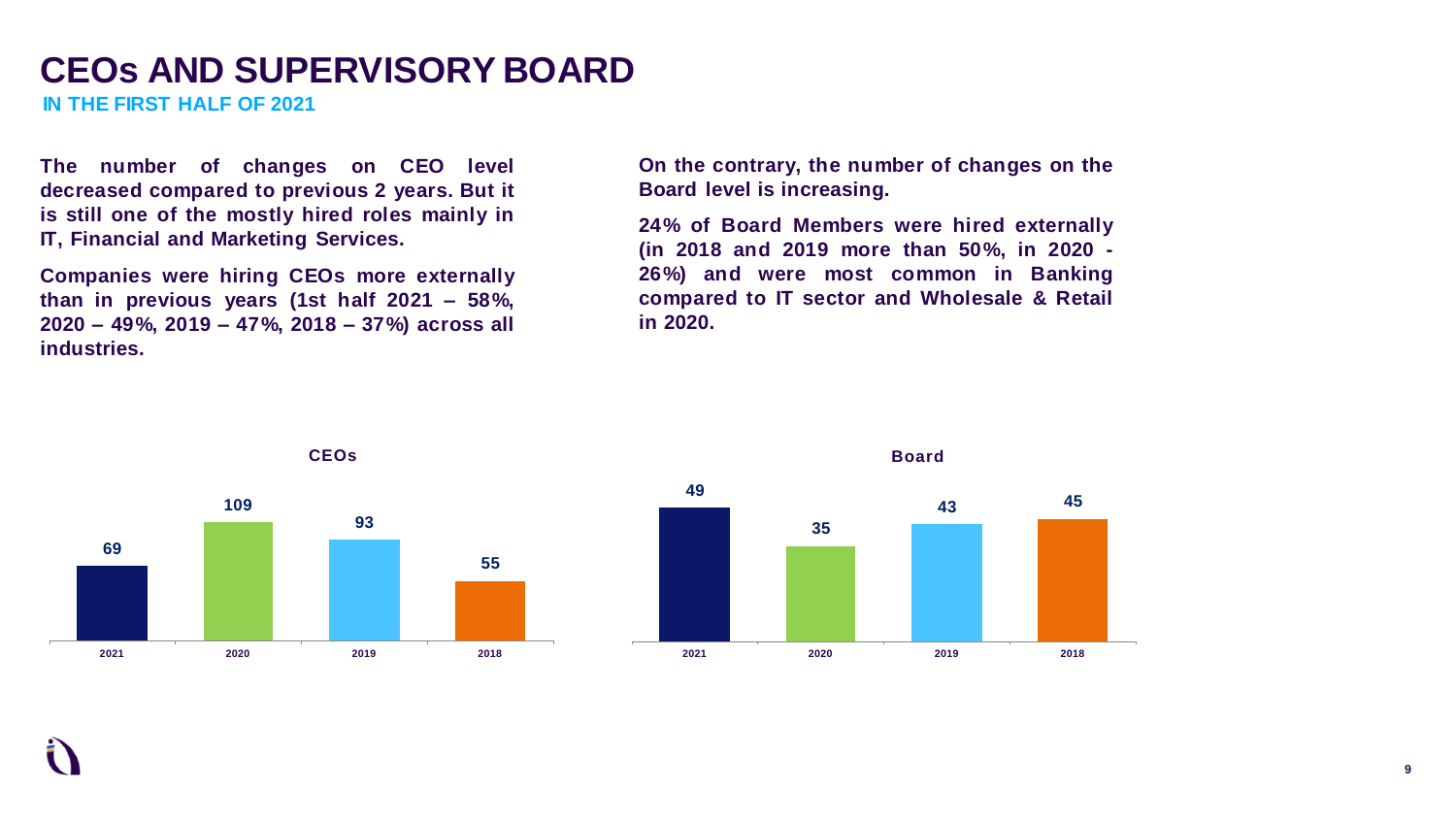#### **GENDER MIX IN EXECUTIVE ROLES**

**IN THE FIRST HALF OF 2021**

24% of the newly-appointed executives in the first half of 2021 were women, compared to 9% in 2020. The highest **number of women in top management changes were in Advertising, Direct Marketing, Market Research, and Wholesale & Retail. Women were mostly hired for HR, Marketing, and Finance roles.**

The number of men in executive roles has decreased to 76%, compared to 91% in last year. The highest number of men in top management changes was in IT. Men were mostly hired for General Management and Marketing roles.



**Woman in executive roles Men executive roles** 

**Comparison of men vs women in 1st half 2021**

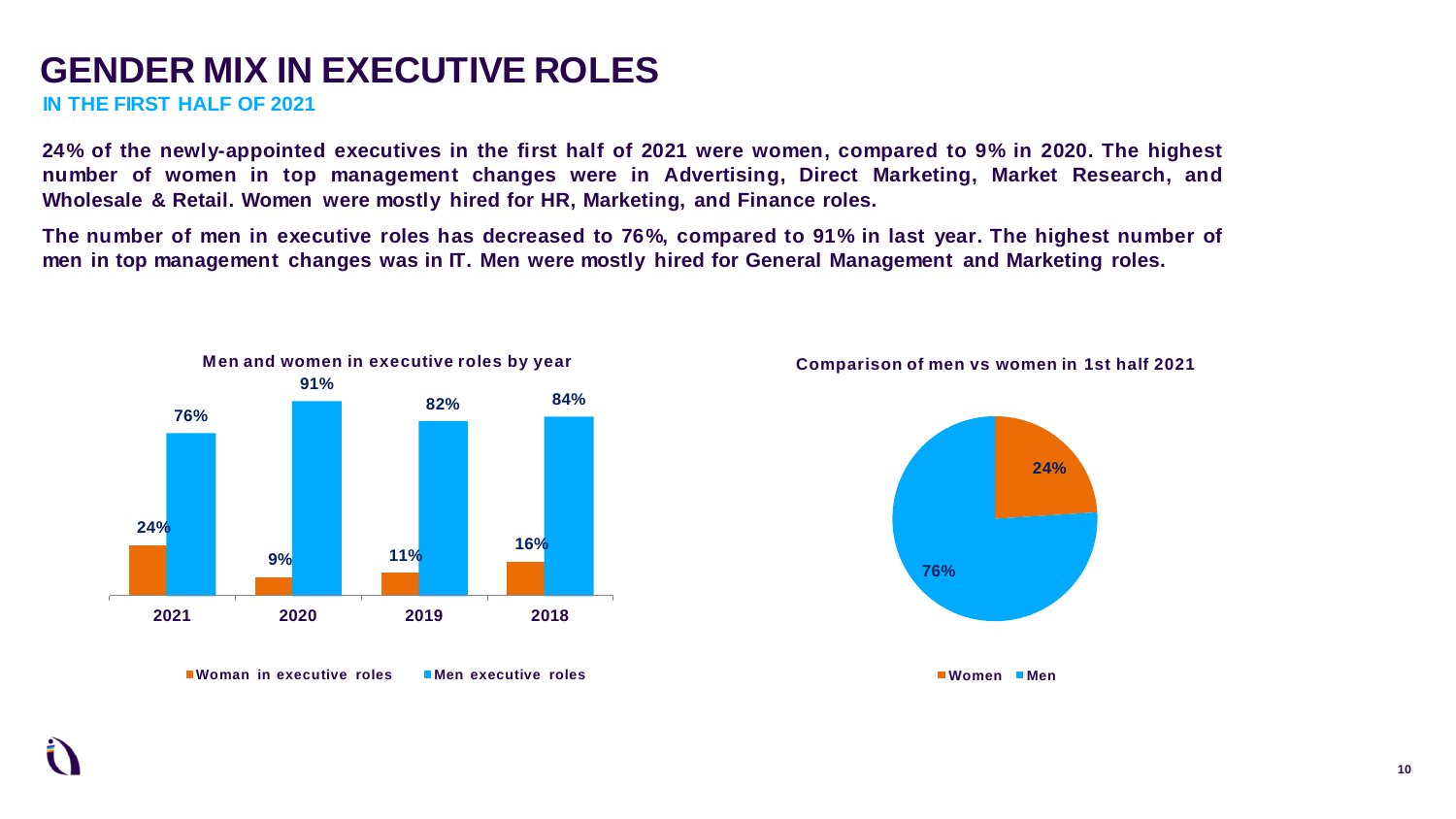# **EXPATRIATES IN EXECUTIVE ROLES**

**IN THE FIRST HALF OF 2021**

The number of expats in top management positions in the Czech Republic increased significantly compared to previous two years across roles and industries. 30 different nationalities were hired. 53% were promoted internally, 47% hired externally. There is a trend in hiring employees internationally again, across all executive levels, as in pre-COVID times.



#### **Expats vs Czechs in top management**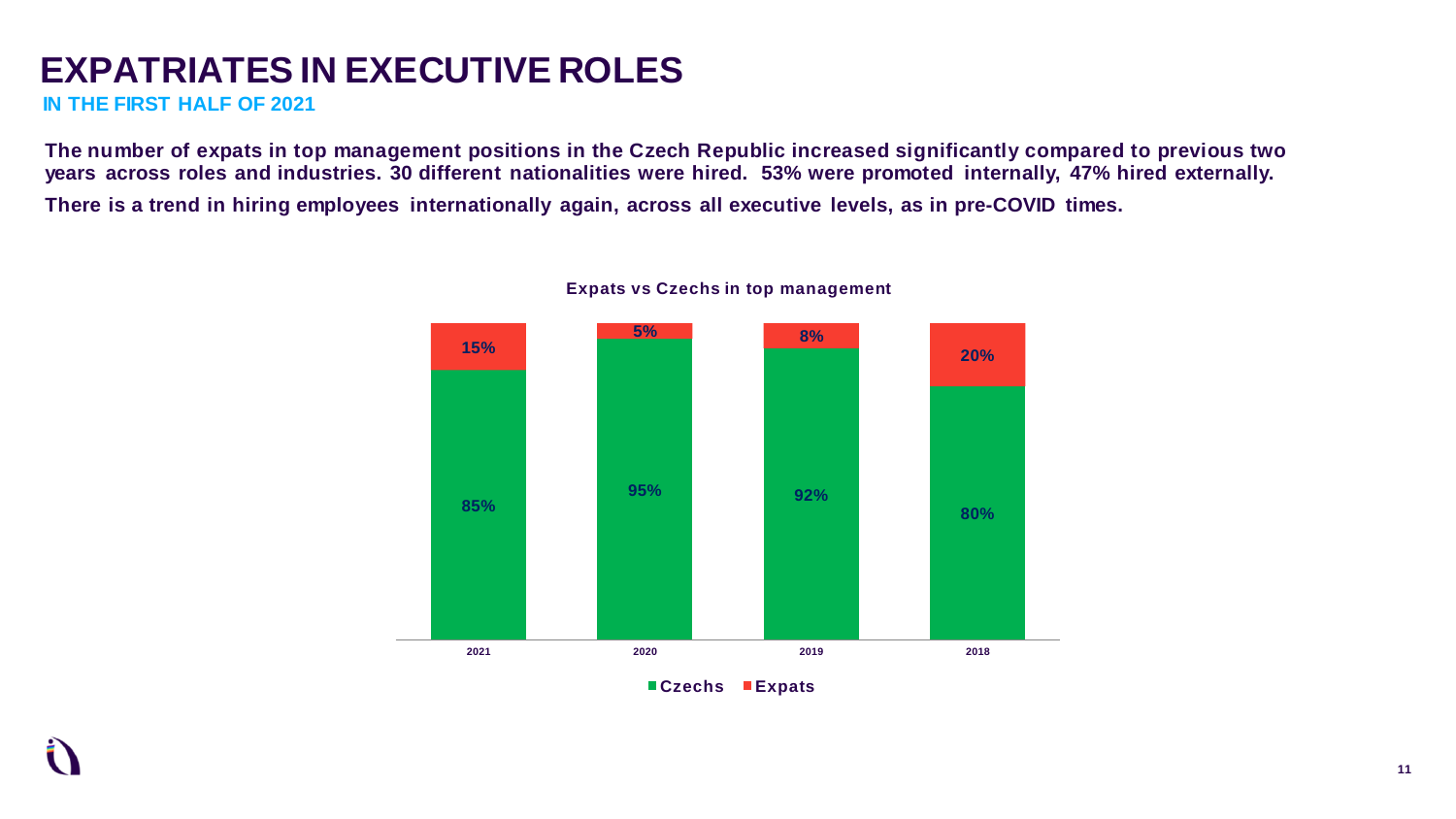#### **HIRING TRENDS**

**Internal promotions decreased compared to previous years. The highest number of external hires was in IT industry. Banking and Financial services were the highest in internal promotions. Marketing and General Management roles were mainly hired externally.**

**Internal Promotions vs. External Hires** 

**Cross-industry changes slightly decreased compared to 2020. IT, Advertising and Banking industries were the most flexible, Finance was rigid. General Management and Marketing roles are the most flexible.**









**"After years of rigidity in CEO transfers between industries, this is the first time that Advertising and IT sectors opened themselves to hire outside of industry.**

**Thanks to the need for change, both the business model and the culture have been transformed. The causes for change were particular know-how, ability and skills outside of Advertising and IT."**

> **Lucie Teisler, Partner Anderson Willinger**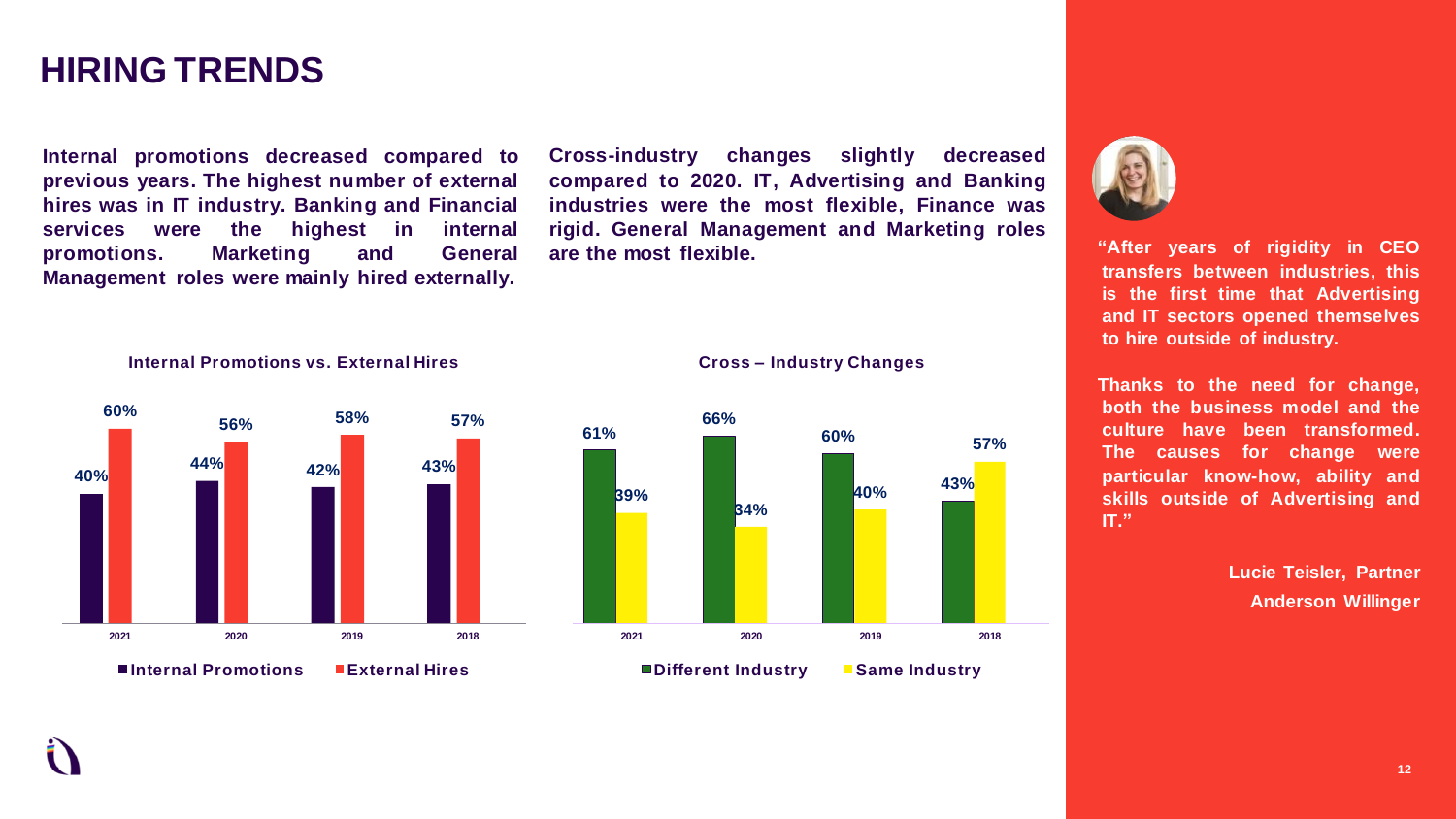# **TRANSFERRING FROM CORPORATIONS TO PRIVATE OR START-UP BUSINESSES**

**According to our study, the pandemic and post-pandemic period accelerated hiring tendency and desire of leaders to transfer from corporations into locally-owned businesses and start-ups. The graphs below show percentage of transfers from and to a certain type of company.**





**"Seeing specific business opportunities in the market, which large companies cannot grasp, convinced me to make this switch. I had to quickly learn how to plan and manage our finances, which is crucial for the company. Second thing I saw was a huge change is speed.**

**You have to attract your people with your own vision, charisma and skills, not the corporate brand name. You are the leader, nobody else to delegate or blame."**

> **Bedřich Max Luft, Managing Partner, digital XC, ex Managing Director, DXC Technology**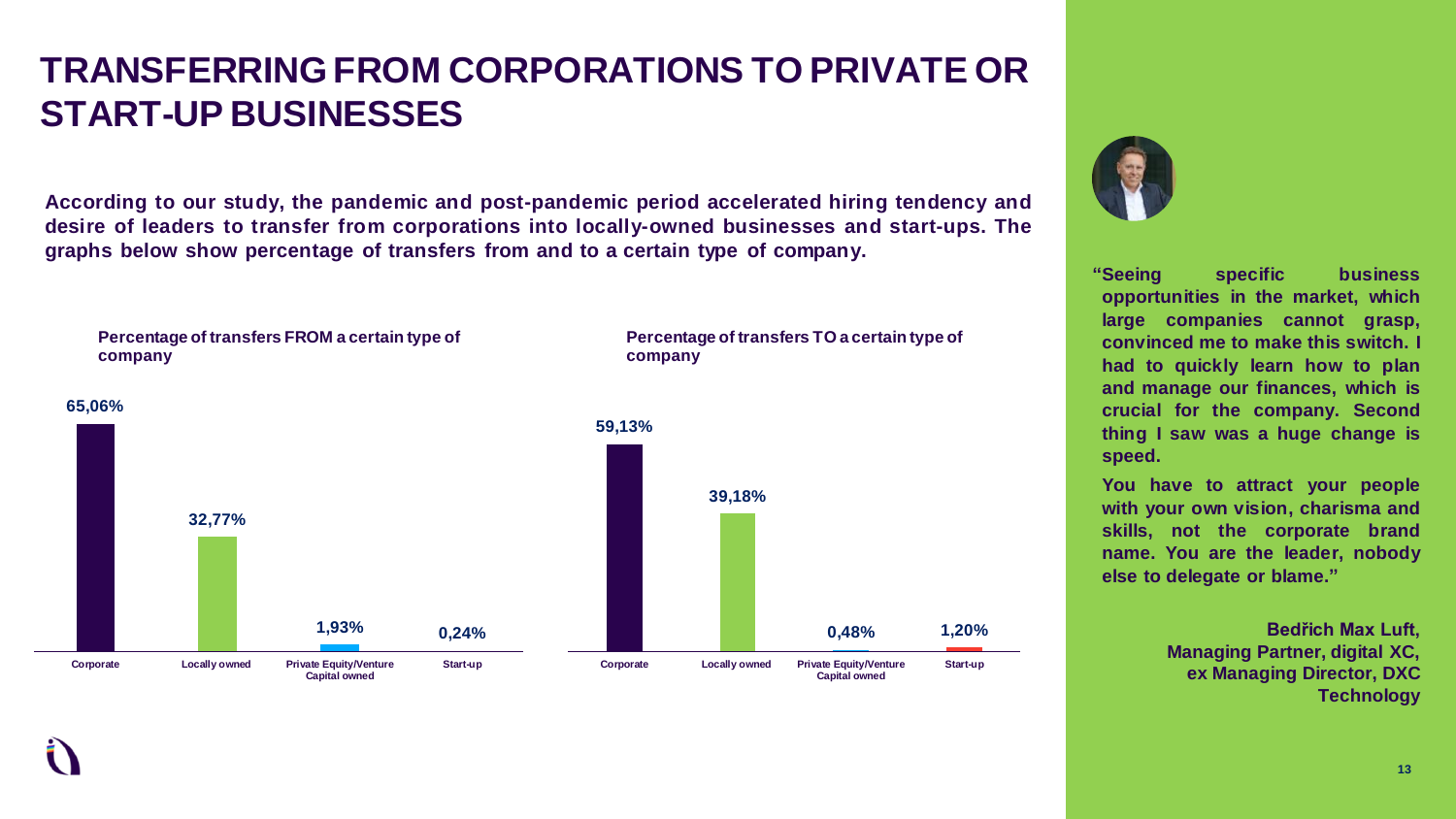# **TRANSFERRING FROM CORPORATIONS TO PRIVATE OR START-UP BUSINESSES**

In the Executive Search context it is necessary to consider that the biggest difference between corporate and privately owned businesses or start-ups is **mainly in different time frame view, organizational structure and decision making processes**.

- 1. Privately-owned businesses do not often consider wealth creation as a primary goal, but as a consequence of the investment in their business and it is the same with start-ups.
- 2. As corporate businesses and publicly-traded firms transfer to short management tenures, they results in protective and control driven mechanisms. Conversely, private businesses and start ups focus on informal organizational structures, which often leads to unclear sharing of roles and responsibilities, confusion between responsibility and authority, and jobs overlapping when leaders hold number of different positions.
- 3. The value in corporate businesses is a sober approach to quick decision-making, intuition must be based on facts and analyses. In private businesses, quick intuitive decision-making is worthwhile, which for leaders from a corporation may lead to an opinion to change the direction and goal too often. If not finally balanced between both approaches, the private or start up businesses may risk shortening the life of the company.



**"The biggest differences I see:**

- **The communication lines are more direct and opinion sharing is faster.**
- **The owner's or investor's feedback is instant.**
- **The hierarchical pyramid is reversed (customer is on top, salesforce in the middle - being the voice of customers - and management at the bottom providing environment, coaching and support to the salesforce and colleagues).**
- **Competitors are seen as potential partners, not a danger.**
- **Teams have an offensive, not defensive mindset."**

**Marek Ditz, Project Partners Banka, Partners Financial Services, Ex Member of the Board of Directors, ČSOB**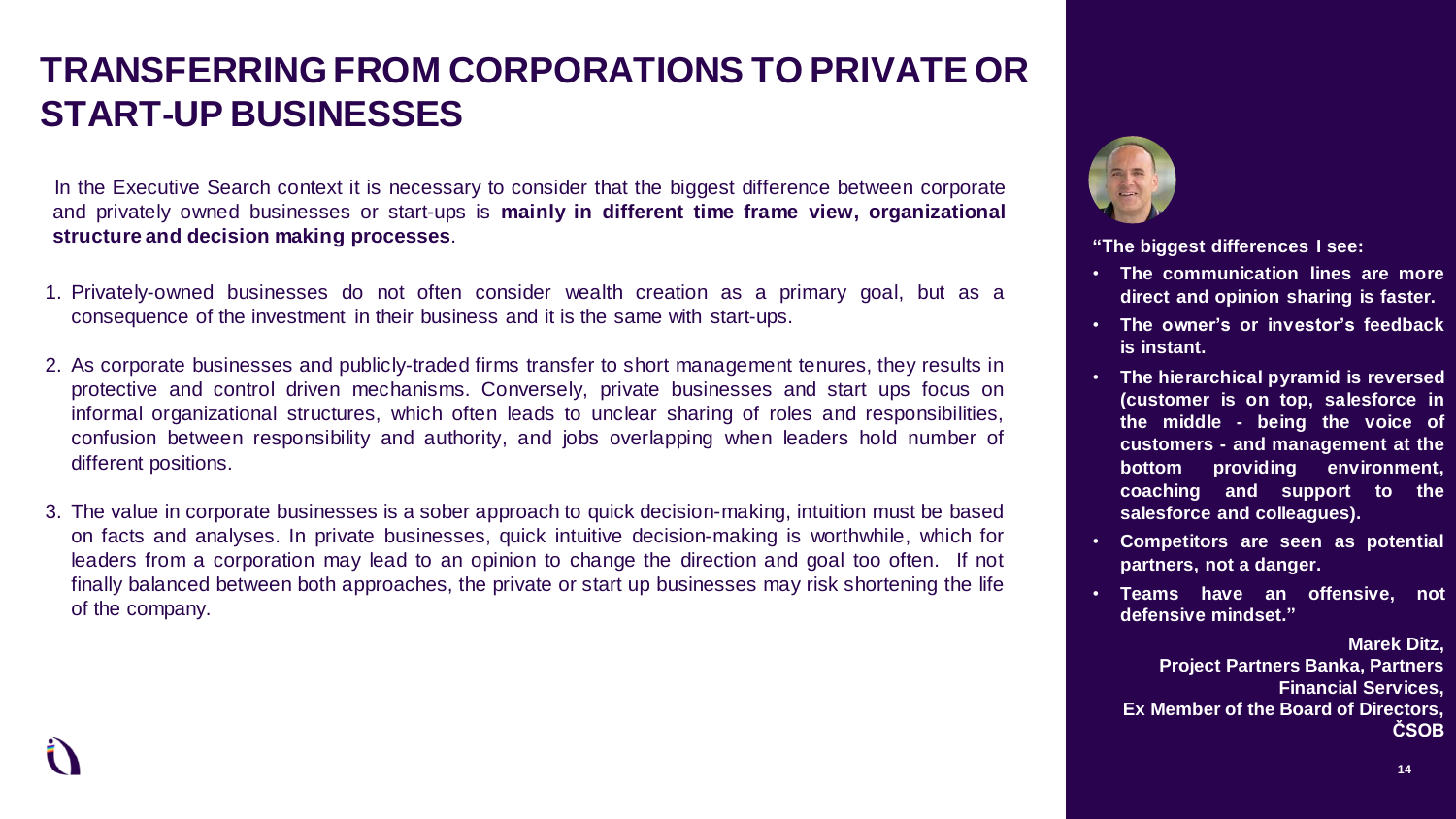# **TRANSFERRING FROM CORPORATIONS TO PRIVATE OR STARTUP BUSINESSES**

**When one considers joining a private business or startup, we recommend a deep dive into 6 key areas of conflicts**

- **1. How are leaders selected for senior leadership roles?**
- **2. Who has real decision-making power?**
- **3. How is the organization managing conflicts?**
- **4. What values are primordial to the owner and how are they transmitted into organization?**
- **5. Is the business performance valued prior the relationships?**
- **6. How are the financial resources allocated between the owner and business demands?**



**"I had to learn flexibility, how to manage immediate reactions to impulses, problem solving and "out of the box" thinking.**

**Actions I had to unlearn was task delegation.**

**To those who are thinking about transferring from a corporation to a private or start-up business I advise to pick an area which you like, put your ego aside and roll up your sleeves."**

> **Jozef Adamkov, Head of Sales and Acquisitions, LitFin - Litigation Financiers, ex CEO Wüstenrot Slovakia**